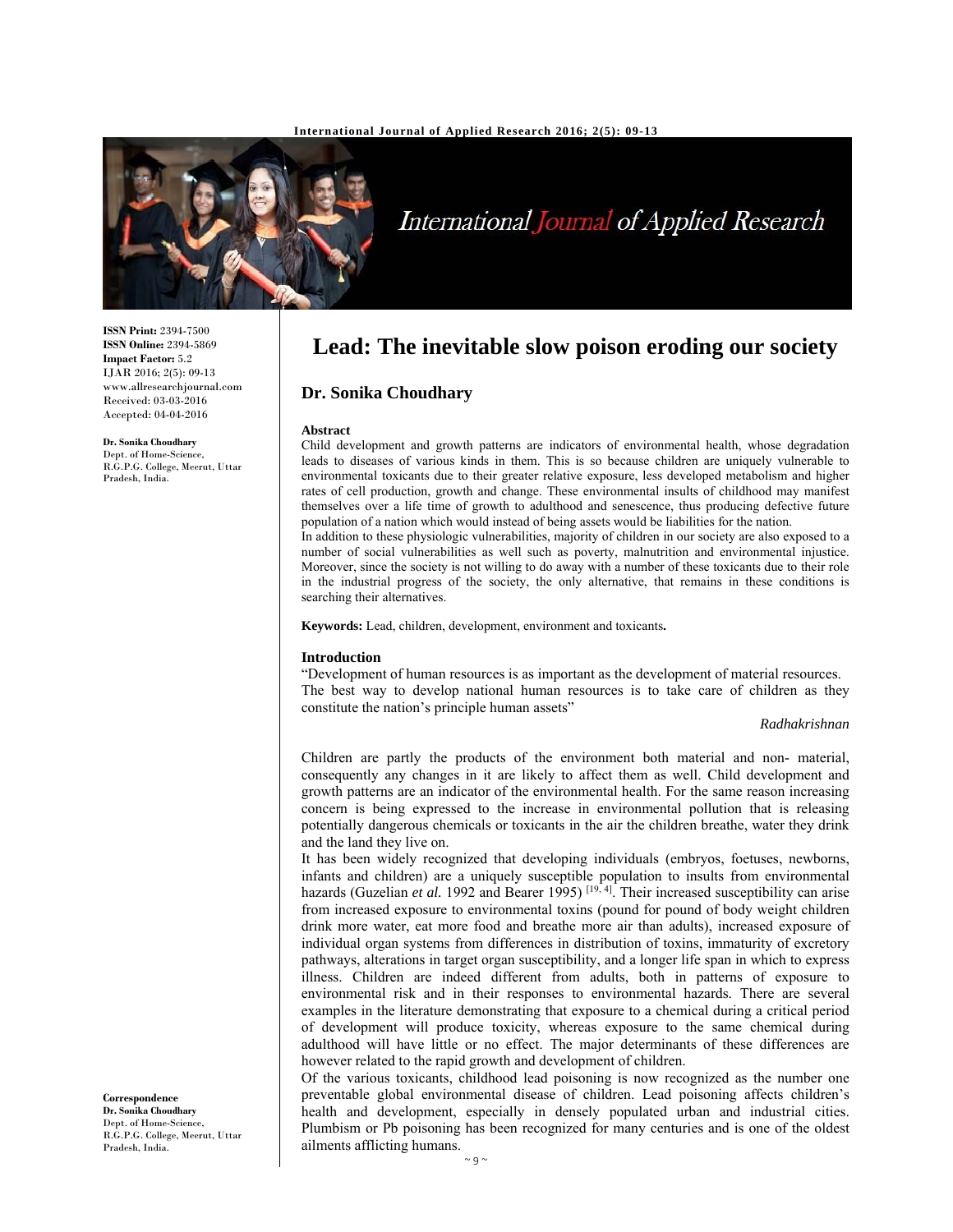Nikander (200 B.C.) was the first to describe the symptoms of Pb poisoning, which included colic and pallor (Wedeen 1982) <sup>[51]</sup>. The English aristocracy of the  $17<sup>th</sup>$  and  $18<sup>th</sup>$ centuries suffered from widespread Pb poisoning from consumption of Portuguese wine, transported with submerged Pb bars to enhance flavour and to prevent spoilage (Batuman 1993)  $[3]$ . After this many studies have been done on Pb.

The sources of exposure to this metal, which have been identified, include the use of lead glazed pottery for cooking and storing food (Rothenberg *et al.* 1990, Hernandez-Avila *et al.* 1991, Jimene'z *et al.* 1993 and Munoz *et al.* 1993) [38, 20, 22, 30], residing in areas with heavy vehicular traffic, consumption of canned foods (Rothenberg *et al.* 1993) [37] and the presence of Pb in indoor and outdoor dust (Romieu *et al.* 1995) [39]. Specifically Pb exposure in urban areas comes from Pb in soil (usually due to emissions of automobiles run on leaded fuel from the 1920's to the 1970's), lead in paint and Pb in plumbing (Bellinger and Matthews 1998 and Bruening *et al.* 1999)<sup>[10, 11]</sup>. The Center for Disease Control and Prevention (CDC 1997) [14] estimates that 83% of houses built before 1978 contain dangerous level of Pb in paint with housing built prior to 1950 posing an even higher risk. Pb exposure in rural areas comes from a variety of sources including Pb in point (in older barns as well as homes), soil, plumbing and contaminated waste dumps. However, the mechanisms producing children's elevated Pb levels include inhalation of dust containing Pb as well as ingestion of dust through normal hand-to-mouth and toy mouthing behaviour among very young children (e.g. Bruening *et al.* 1999) [11].

The importance of Pb in soil in predicting children's blood Pb levels was emphasized in a recent study of children living in one urban and one rural parish in Louisiana. Soil Pb was more closely related to children's blood Pb (BPb) level than was the age of the housing in which the children were residing (Mielke *et al.* 1997) [27]. In contrast, studies conducted by researchers at many urban universities continue to report significant associations between older housing and BPb level in children (e.g., Lanphear *et al.* 1998) [25]. Also it has been reported that bone serves as a long-term repository of 75% and 90-95% of Pb in children and adults, respectively. Many studies, have demonstrated that bone Pb levels remain elevated despite declines in BPb. In addition to bone and blood, the level of Pb in body is also assessed through the hair and urine.

Pb, infact, is a highly toxic metal, as even a low-to-moderate level of Pb poisoning results in irreversible loss of intelligence, behaviour and neuromotor problems and poor school performance (Sciarillo and Alexander 1991)<sup>[43]</sup>. High doses are on the other hand reported to cause anemia, frank encephalo pathology with lethargy, seizures, cerebral oedema and even death (Hugelmeyer *et al.* 1988) [21].

Early work in developmental neuro behaviour suggested that Pb was related to a variety of children's behaviours that indexed problems in both their cognitive and their social functioning. In a 1979 study that addressed both cognitive and social functioning, Needleman and his colleagues at Harvard found that; compared to children with low dentin Pb levels, children with high dentin Pb levels scored lower on the Wechsler Intelligence Scale for children revised on three measures of auditory or speech processing and on a measure of attention. These children were also rated by their teachers as scoring higher on such classroom behaviour problem as distractibility, decreased persistence, impulsivity, day

dreaming and dependency (Needleman *et al.* 1979) [32]. More recent studies replicate the finding that Pb is related to children's non-adaptive social functioning. Among 212, 11- 14 year old boys in the Pittsburgh metropolitan area, those with higher levels of bone lead were rated by their teachers and parents as higher on both internalizing and externalizing behaviour problems than those with lower levels of bone Pb (Needleman *et al.* 1996, 2011)<sup>[33, 34]</sup>. Among more than 1000 Boston school-age children, dentin Pb level were significantly positively related to teacher's ratings of internalizing and externalizing behaviour problems (Bellinger *et al.* 1994b)<sup>[8]</sup>. Similar results were reported by Burns *et al.* (1999)<sup>[13]</sup> but he assessed BPb level instead of dentin Pb.

Even more widely investigated than the relationship of Pb to children's behaviour problems and social functioning is the relationship between Pb and children's cognitive functioning. In the late 1970's and early 1980's researchers initiated a series of international prospective studies of the impact of Pb on children's development. Study sites were Boston, Cincinnati, Cleveland, Kosovo, Port Pirie and Sydney. Sampling strategies varied across sites. In the Boston and Kosovo sites, children were enrolled in the study as a function of prenatal Pb exposure as measured by umbilical cord Pb levels. In the Boston study, children with both high and low prenatal Pb exposures were over sampled. In the sites other than Boston and Kosovo, enrollment was by consecutive births or consecutive registration for prenatal care or by other criteria, all of which resulted in lower rates of sampling of children with higher rates of exposure to Pb (Bellinger 1995)  $[5]$ . In the Boston study, Pb explained significant variance in children's impaired cognitive functioning on a variety of measure and over time periods as long as 12 years. For example, BPb level at age 2 was inversely related to cognitive score on the Mc Carthy Scale of Children's Abilities at age 5 (Bellinger *et al.* 1991) [6] and to IQ and achievement scores at age 10 (Bellinger *et al.* 1992) [7].

Among the other international prospective studies, results tended to be consistent with the Boston results although not always as dramatic. The Cincinnati group reported a significant inverse relationship between postnatal BPb level and performance IQ on the WISC-R at age 5-6 (Dietrich *et al.* 1993) [15]. The Port Pirie group reported a significant inverse relationship between postnatal BPb level and IQ at age 7. The Kosovo group reported a significant inverse relationship between prenatal and postnatal Pb exposure and children's cognitive score at age 4 (Wasserman *et al.* 1994) [48].

Consistent with these findings is Needleman *et al.* (1990) [35] report of an 11 year follow up of 132 children who were evaluated in Needleman et al. (1979) <sup>[32]</sup> report. Results revealed that dentin Pb level was inversely related to a number of measures of educational attainment-highest grade achieved, reading grade equivalent, class standing, grammatical reasoning and vocabulary and positively related to school absences. Bellinger *et al.* (1994a) [8] reported on the relationship between dentin Pb and attention in a sub sample of these same individuals who returned for additional follow up one year later. Two of the four measures of attention were significantly related to dentin Pb. It should be noted that all analyses were adjusted for potential confounding variables, which included family socio-economic status.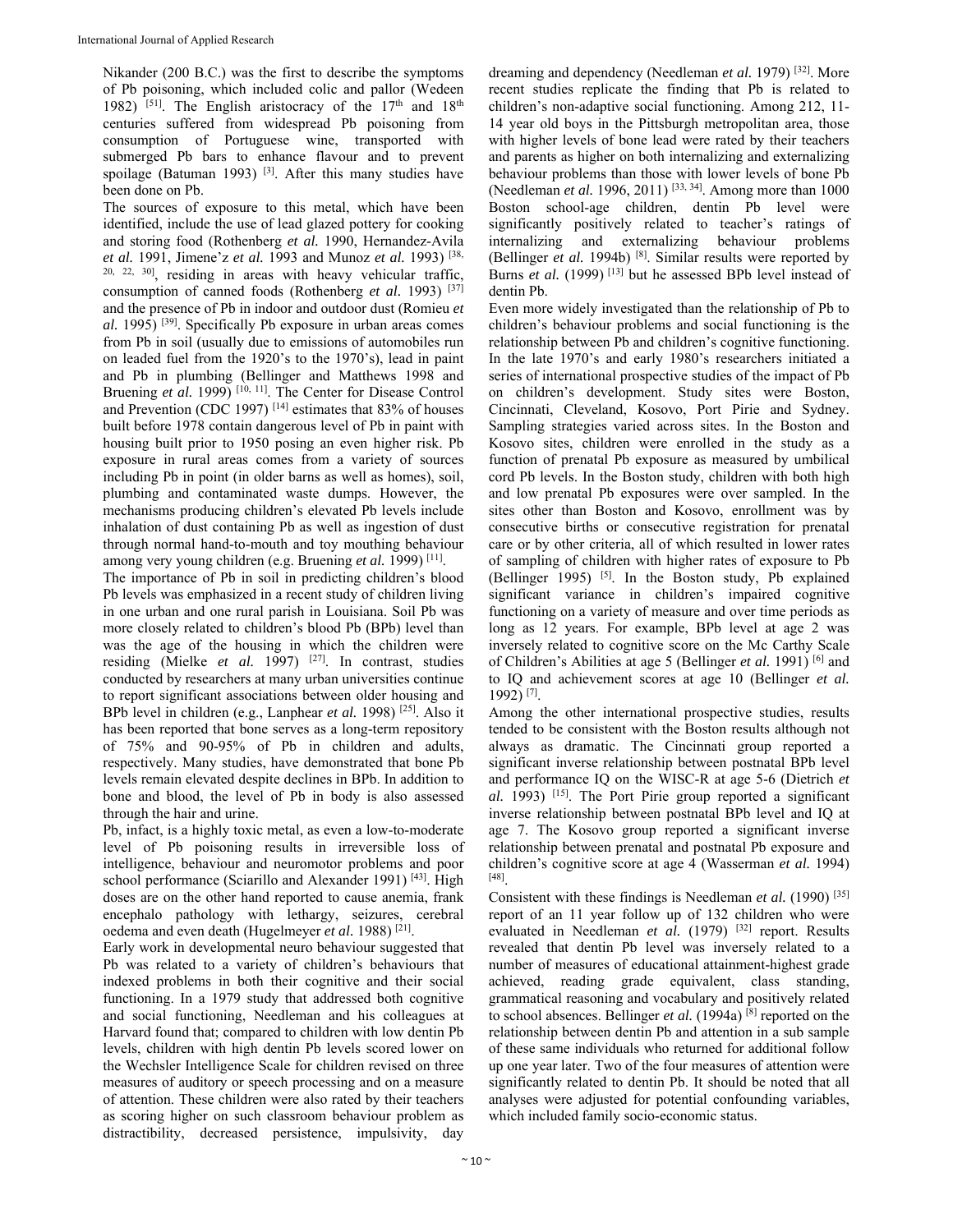Dudek and Merecz (1997) [17] also found a significant impact of Pb upon intelligence and attention concentration. They also revealed that the short term memory deteriorates with growing level of exposure of Pb.

Citing the WHO'S 1995 International Program on Chemical Safety, Bellinger and Matthews (1998)<sup>[10]</sup> point out that the average impact of Pb exposure on children's IQ ranges from 0 to 5 points for each 10 µg of Pb per dl of blood. Schmidt  $(1999)$ <sup>[42]</sup> cites a range of 1 to 3 points of IQ decreased as associated with each 10 µg 's of Pb per dl of blood.

Although the adverse effect of overt plumbism on physical growth has long been recognized (Nye 1929 and Johnson and Tenuta 1979)  $\left[31, 23\right]$ , the effect of low level Pb exposure on physical growth was first explored by Schwartz *et al.* (1986) [40], using data from the National Health and Nutrition Examination Survey (NHANES) II of 1976-1980 (Schwartz *et al.* 1986) [40]. The NHANES II data for 2695 7 years old children indicated that BPb level (range=4-35 µg/dl) was a statistically significant predictor of children's height, weight and chest circumference, with control for age, race, sex and nutritional covariates.

The results of subsequent studies have been inconsistent. A retrospective study of the growth of 54 children from birth to 48 months of age suggested a negative correlation between weight gain and higher BPb between 15 and 24 months of age (Angle and Kunzelmar 1989) [1]. Also in another longitudinal study, covariate-adjusted heights at 15 and 33 months of age were negatively associated with postnatal BPb concentrations (Shukla et al. 1991)<sup>[44]</sup>. Frisancho and Ryan  $(1991)$ <sup>[18]</sup> also reported an inverse relationship between BPb concentration in the range of 0.14 - 1.92 nmol/l with stature of children aged  $5 - 12$  years. The children with BPb concentrations above the median for age and sex were approximately 1.2 cm shorter than their counterparts with BPb concentration below the median. It was also reported that increase in stature with age also decreased in children with BPb concentration above average. Similarly Shenoi *et al.* (1991) [45] reported that slum school children of Bombay from low socio-economic class were less than 5<sup>th</sup> percentile of weight for age with BPb levels greater than 70 µg/dl. Ballew *et al.*  $(1999)$  <sup>[2]</sup> also concluded that there are significant negative associations between BPb concentration and stature and head circumference among children through 1 to 7 years.

Regarding the effect of Pb on psychomotor and visuomotor performance majority of researchers after doing research in different parts of the world viz. India, Beijing and Yugoslavia have come to the conclusion that Pb level, be that in hair, umbilical cord or blood is inversely related to psychomotor and visuomotor performance (Wasserman *et al.* 1997, Zang *et al.* 1997 and Sinha and Sharma 1998) [49, 52].

On the research pertaining to susceptibility to Pb and its effects; several factors have been reported to increase the absorption of Pb. According to Doss *et al.* (1984)  $[16]$  a genetic deficiency in delta–aminolevulinic acid dehydratase is associated with increased susceptibility to clinical Pb poisoning. Deficiencies of protein and minerals, particularly iron and calcium have also been found to significantly influence the gastrointestinal absorption of Pb (Kaul 1999) [24]. Generalized fasting also has been found to increase gastrointestinal absorption of Pb (Rabinowitz *et al.* 1998) [36]. Further, inspite of the conclusion by Tong *et al.* (1998)<sup>[47]</sup>. that the cognitive deficits associated with exposure to environmental Pb in early childhood appear to be only

partially reversed by a subsequent decline in BPb level, several researchers have reported that diet can modify Pb Kinetics. Mahaffey *et al.* (1996)<sup>[26]</sup> reported that milk intake and calcium supplement use were significant negative predictors of BPb level. Similar results were reported by Johnson and Tenuta (1979) [23], Muldoon *et al.* (1994). West *et al.* (1994) on a study conducted among African American women during pregnancy reported a positive association between BPb and serum calcium  $(r=0.44)$  and significantly higher BPb level among women who did not consume vitamin–mineral supplements. However Morris *et al.* (1990) [28] reported no effect of calcium supplements on BPb levels in a sample of 142 subjects who received lg calcium supplements for 12 weeks. Severe Pb poisoning is however treated with hospitalization and chelation therapy (CDC 1997) [14].

Early subclinical exposure to lead thus appears to result in lifelong disability. Multiplied by the tens of thousands of children at risk, the societal and fiscal impact of this disability is enormous (Schwartz 1994)<sup>[41]</sup>. From a public health perspective it is thus highly desirable and prudent to reduce the dispersive uses of lead. Further since lead is ubiquitous and persistent in the environment and has a subtle and persistent effect on the overall development, how to set the environmental standard for lead exposure is an important scientific issue still open for debate.

In addition, if the child is living in poverty or is from low socio-economic status, toxicants have an even more damaging effect on him as his immediate home-environment is already deficit. It is beyond doubt that too often in our society the children most heavily exposed to environmental toxicants are poor children in underprivileged communities i.e. there is a pattern of disproportionate exposure most commonly termed as environmental injustice (Bullard and Wright 1993)<sup>[12]</sup>.

This potential for environmental contaminants to produce neurological, cognitive, motor or other behaviour deficits as a result of developmental exposure is receiving increasing attention. The focus has shifted from description of frank toxicity observed in a relatively few individuals to more subtle impairment in a much greater number of children. With this shift has come the recognition that subtle deficits such as a small decrease in IQ can have important societal impact when large numbers of children are affected. For example, the result of a 1 microgram/dl decrease in blood lead concentration in children in the United States with blood lead concentration between 10 and 20 micrograms/ dl would translate into a savings of 5-7.5 billion U.S. dollars a year in increased earning power alone. In addition, behavioural problems such as increased aggression and poor social adjustment identified early in childhood may escalate to serious antisocial behaviour such as delinquency as the child approaches puberty.

# **Conclusion**

Exposure to neurotoxic agents during development or over a significant portion of the lifespan may result in acceleration of age-related neurodegenerative diseases. Such changes in the functional abilities of a significant proportion of a population have potentially serious consequences (health, economic etc) for society as well as for affected individuals. It has been rightly said that:-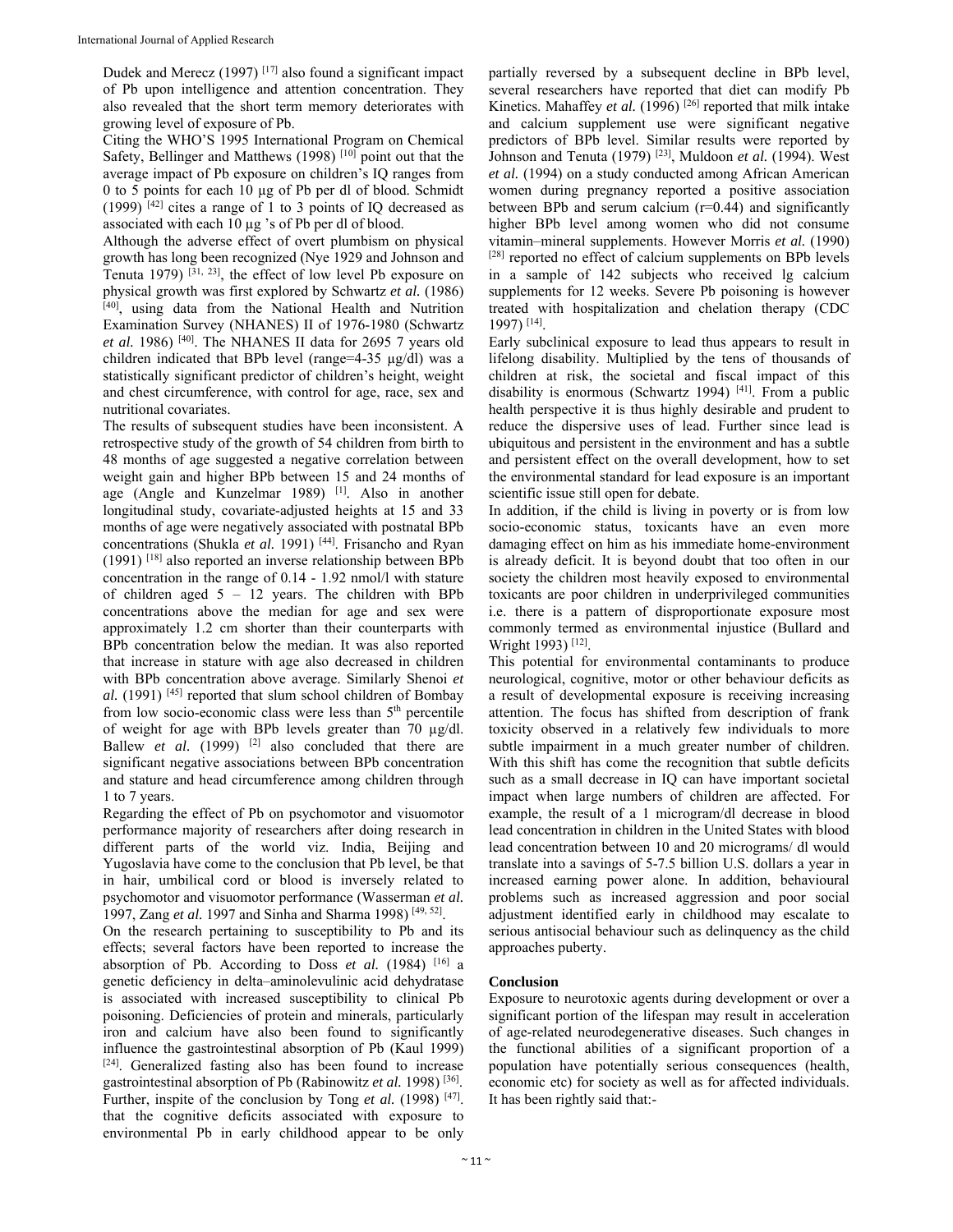"Children are our Future, and our Future lies before us like a Path of Driven Snow. Carefully we have to tread it, for every mark will show."

#### **References**

- 1. Angle CR, Kunzelman DR. Increased erythrocyte protoporphyrins and blood lead- a pilot study of childhood growth patterns. Journal of Toxicology and Environmental Health. 1989; 26:149-56.
- 2. Ballew C, Khan LK, Kautmam R, Mokdad A, Miller DT, Gunter EW. Blood lead concentration and children's anthropometric dimensions in the Third National Health and Nutrition Examination Survey (NHANES III). 1988-1994. Journal of Pediatrics. 1999; 134:623-30.
- 3. Batuman V. Lead nephropathy, Gout and hypertension. American Journal of Medical Sciences. 1993; 305:241- 47.
- 4. Bearer CF. How are children different from adults? Environmental Health Perspectives. 1995; 103:7-12.
- 5. Bellinger DC. Interpreting the literature on lead and child development: The neglected role of the experimental system. Neurotoxicology and Teratology. 1995; 17:201-12.
- 6. Bellinger DC, Sloman J, Leviton A, Rabinovitz M, Needleman H, Watermaux C. Low level lead exposure and childern's cognitive function in the preschool years. Pediatrics, 1991; 87:219-27.
- 7. Bellinger DC, Stiles K, Needleman H. Low level lead exposure, intelligence and academic achievement: A long term follow up study. Pediatrics 1992; 90:855-61.
- 8. Bellinger DC, HuH, Titlebaum L, Needleman H. Attentional correlates of dentin and bone lead levels in adolescents. Archive of Environmental Health 1994a; 49:98-105.
- 9. Bellinger DC, Leviton A, Allred E, Rabinowitz M. Pre and Post natal lead exposure and behaviour problems in school- aged children. Environmental Research 1994b; 66:12-30.
- 10. Bellinger DC, Mathews JA. Social and economic dimensions of environmental policy: Lead poisoning as a case study. Perspectives of Biological Medicine 1998; 41:307-26.
- 11. Bruening K, Kemp FW, Simone N, Holding Y, Louria DB, Bogden JD. Dietary Calcium intakes of urban children at risk for lead poisoning. Environmental Health Perspective 1999; 107:431-35.
- 12. Bullard RD, Wright BH. Environmental justice for all: Community health perspective on health and research needs. Toxicology of Industrial Health 1993; 9:821-42.
- 13. Burns JM, Baghurst PA, Sawyer MG, Mc Micheal AJ, Tong SL. Lifeteime low- level exposure to environmental lead and children's emotional and behavioural development at ages 11-13 years, The Port Pirie Cohort Study. American Journal of Epidemiology. 1999; 149:749-49.
- 14. CDC Preventing lead poisoning in young children: a statement by the centres for Disease Control. Atlanta, GA, 1997.
- 15. Dietrich K, Berger O, Succop P, Hammond P, Bornschein R. The developmental consequences of low to moderate prenatal and postnatal lead exposure: intellectual attainment in the Cincinati Lead Study

Cohort Following School entry. Neurotoxicology and Teratology 1993; 15:37-44.

- 16. Doss M, Laubenthal F, Stoeppler M. Lead poisoning in inherited deltaaminole-vulinic acid dehydratase deficiency. International Archive of Occupational and Environmental Health 1984; 54:55-63.
- 17. Dudek B, Merecz D. Impairment of psychological functions in children environmentally exposed to lead. International Journal of Occupational and Medical Environmental Health. 1997; 10:37-46.
- 18. Frisancho AR, Ryan AS. Decreased stature associated with moderate blood lead concentrations in Mexican-American children. American Journal of clinical Nutrition. 1991; 54:516-19.
- 19. Guzelian PS, Henry CJ, Olin SS. Similarities and differences between children and adults: Implications for risk assessment. ILSI Press, Washington, 1992, 274-79.
- 20. Hernandez- Avila M, Romieu I, Rios C, Rivero A, Palazuelos E. Lead glazed ceramics as major determinants of blood lead levels in Mexican women. Environmental Health Perspectives 1991; 94:117-20.
- 21. Hugelmeyer LD, Moorhead JC, Horenblas L, Bayer MJ. Fatal lead encephalopathy following foreign body ingestion: case report. Journal of Medicine. 1988; 6:397- 400.
- 22. Jimenez C, Romieu I, Palazuelos E, Munoz I, Corles M, Rivero A *et al.* Factors de exposicion ambientaly concentraciones de plumo en sangre es ninos de lacuidad de Mexico. Salud Publication Mexican. 1993; 35:599- 606.
- 23. Johnson NE, Tenuta K. Diets and lead blood levels of children who practice pica. Environmental Research. 1979; 18:369-76.
- 24. Kaul B. Lead exposure and iron deficiency among Jammu and New Delhi children. Indian Journal of Pediatrics. 1999; 66:27-35.
- 25. Lanphear BP, Byrd RS, Awinger P, Schaffer IS. Community characteristics associated with elevated blood lead levels in Children. Pediatrics. 1998; 101:264- 71.
- 26. Mahaffey KR, Gartside PS, Glueck CJ. Blood lead levels and calcium intake in 1 to 11 year old children: the second National Health and Nutrition Experimental Survey- 1976-1980. Pediatrics 1996; 78:257-62.
- 27. Mielke HW, Dugas D, Mielke PW, Smith KS, Gonzales CR. Associations between soil lead and childhood blood lead in urban New Orleans and rural Lafourche Parish of Louisiana. Environmental Health Perspectives 1997; 105: 950-54.
- 28. Morris C, Carron DA, Bennett WM. Low level lead exposure, blood pressure and calcium metabolism. American Journal of Kidneys Disease. 1990; 15:117-20.
- 29. Muldoon SB, Conley JA, Kuller LH, Scott J, Rohay J. Lifestyle and socio- demographic factors as determinants of blood lead levels in elderly women. American Journal of Epidemiology. 1994; 139:599-608.
- 30. Munoz I, Romieu I, Palazuelos E, Mancilla- Sanchez T, Meneses-Gonzalez F, Hernandez-A, et al. Blood lead level and neurobehavioral development among children living in Mexico city. Archive of Environmental Health 1993; 48:132-39.
- 31. Nye LJJ. An investigation of the extraordinary incidence of chronic nephritis in young people in Queensland. Medical Journal of Paediatrics. 1929; 2:145-59.